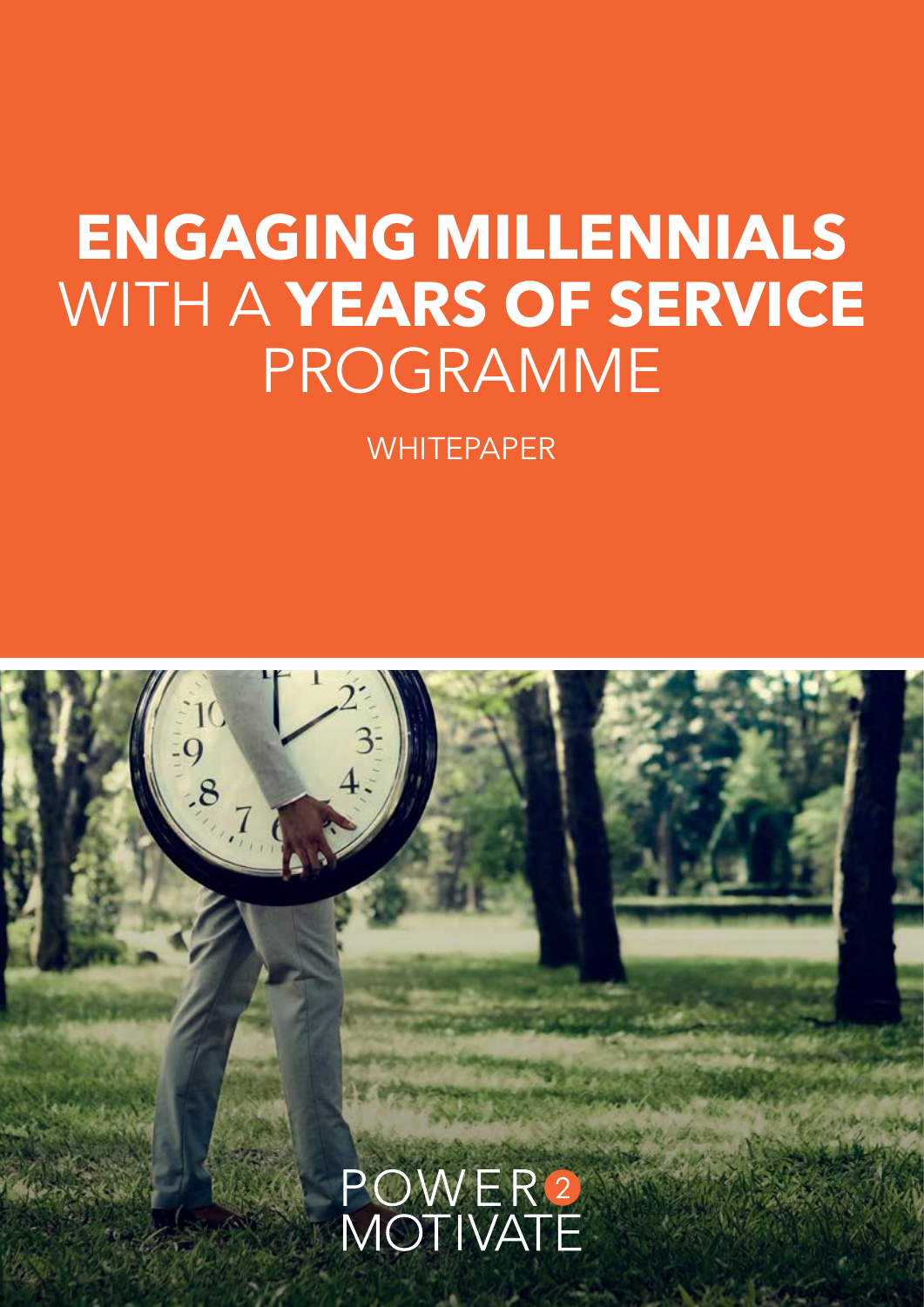

Every business leader, across every industry in nearly every country, has had a serious discussion about the millennial workforce. The questions are wide-reaching and the answers can get a little convoluted. What does this demographic of workers mean for legacy programmes, corporate structures and overall business?

At Power 2 Motivate, we have been thinking a lot about how shifting employee priorities call for some serious changes in workplace recognition - particularly Years of Service programmes.

But before we delve into how things will need to change, let's take a closer look at millennials. Who are they, what do they look for in employment and how are they motivated?

#### **MILLENNIALS 101: THE DEFINITIVE BREAKDOWN**

Millennials are defined as the generation born between 1980 and 2000. They are often characterised as tech-driven, fast-moving professionals with less workplace loyalty than any generation before.

This cohort has grabbed the attention of leaders everywhere because they are increasingly becoming the predominant demographic in the global workforce. According to a recent PricewaterhouseCoopers (PwC )report, millennials will make up 50 percent of workers across the world by 2020. They are the future (and present) of the business landscape. Understandably, businesses are putting considerable effort into understanding this demographic.

As a starting point, it's useful to begin clarifying what millennials are not. By and large, this demographic has been pinned down by some pretty negative stereotypes. It's not uncommon to hear words like "entitled" and "lazy" attached to any conversation about millennials.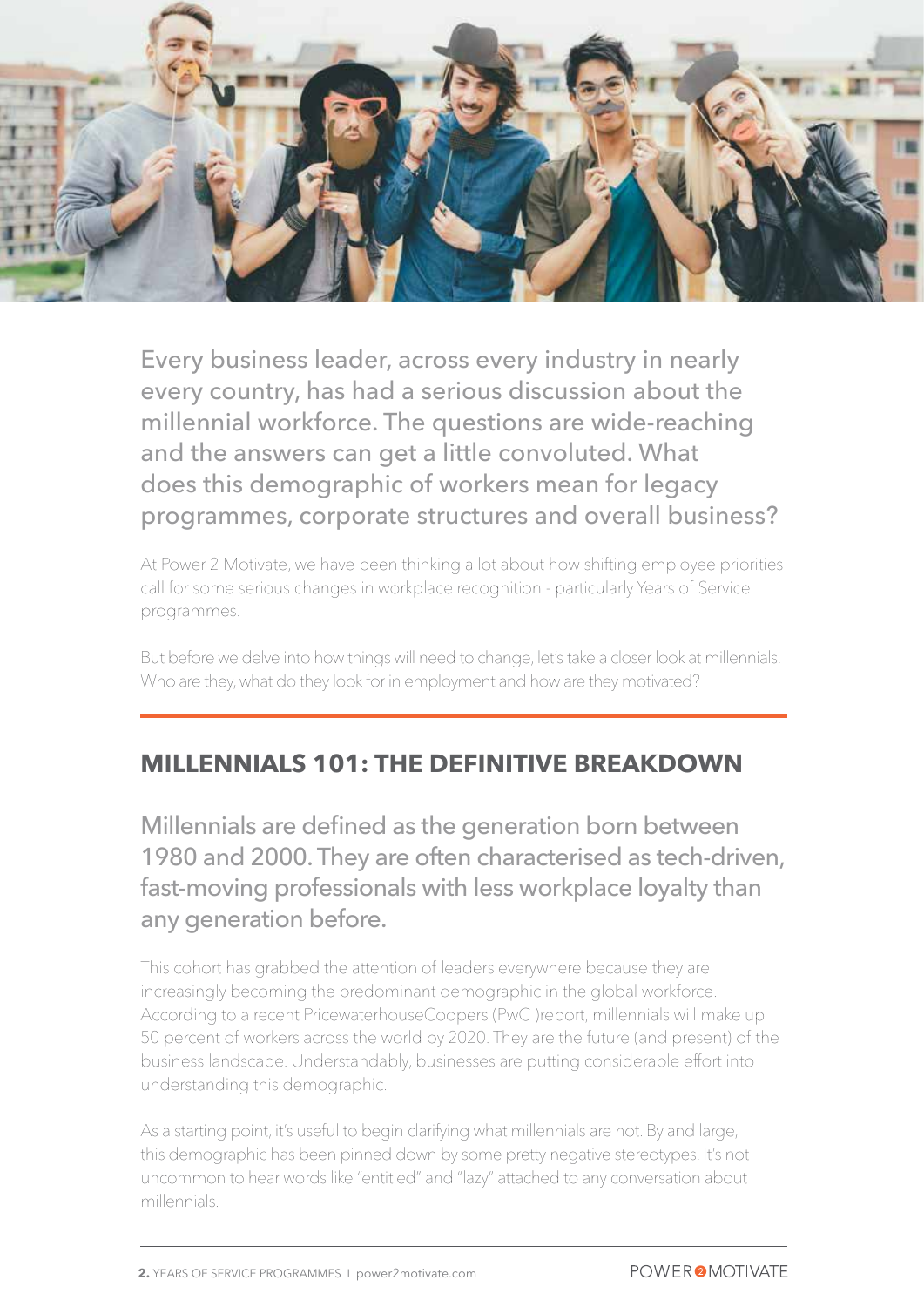# **OUR NAME IS** THE MILLENNIA

To tap into this level of productivity, leaders need to understand the motivators for this age group as well as their leading characteristics.

#### PWC IDENTIFIED SOME DEFINING TRAITS:

- An aversion to fixed corporate structures
- A need for ample communication and feedback
- A desire for accelerated career progression
- An extreme preference for flexibility and autonomy
- A preference for rewards beyond financial incentives

Even this short list of general characteristics represents a considerable change from past organisational structures. Millennials crave more openness in the workplace, they want to connect, they want to excel and they want to do so for more than just a bigger paycheck.

In order to truly engage millennials you must create systems and programmes that align with their priorities. The characteristics mentioned above should help guide the revisions to your current Years of Service framework.

### **"In order to truly engage millennials you must create systems and programmes that align with their priorities. "**

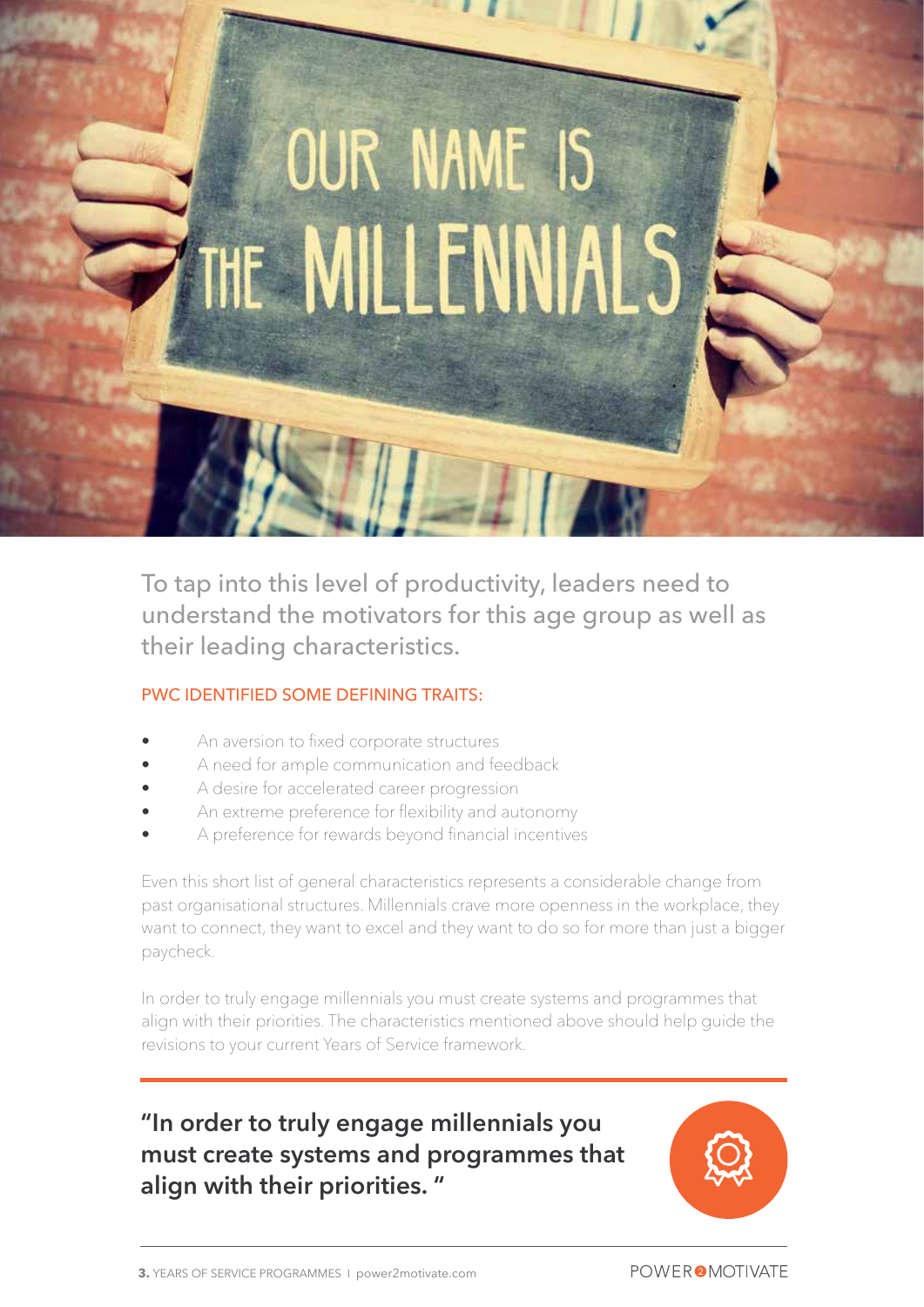

#### **THEN VS. NOW: THE EVOLUTION OF TRADITIONAL YEARS OF SERVICE PROGRAMMES**

#### Years of Service programmes were created to recognise employees for their longevity or tenure within an organisation.

These awards or acknowledgements materialise in a wide range of formats depending on the company. However, before the onset of millennial workers, there was generally a standardised time frame for recognition. Leaders would present workers with their Years of Service gift after a major tenure milestone was hit: 10, 20, even 30 years of employment.

Recognition itself is still of massive importance, however, the timelines and incentives are shifting. With millennial workers staying in their positions for much shorter time frames, recognition programmes need to follow suit.

The PwC report found that 54 per cent of millennial workers expect to have between two and five employers over the course of their professional careers. A quarter of respondents expect to have six or more.

As such, Years of Service models should work within a tighter time frame. Dole out recognition in smaller batches, recognise the one year mark but reserve the gifts for the three year anniversary. Revising your previous time frames is a big step toward catering to a millennial workforce.

**"With millennial workers staying in their positions for much shorter time frames, recognition programmes need to follow suit."**

**POWER @MOTIVATE**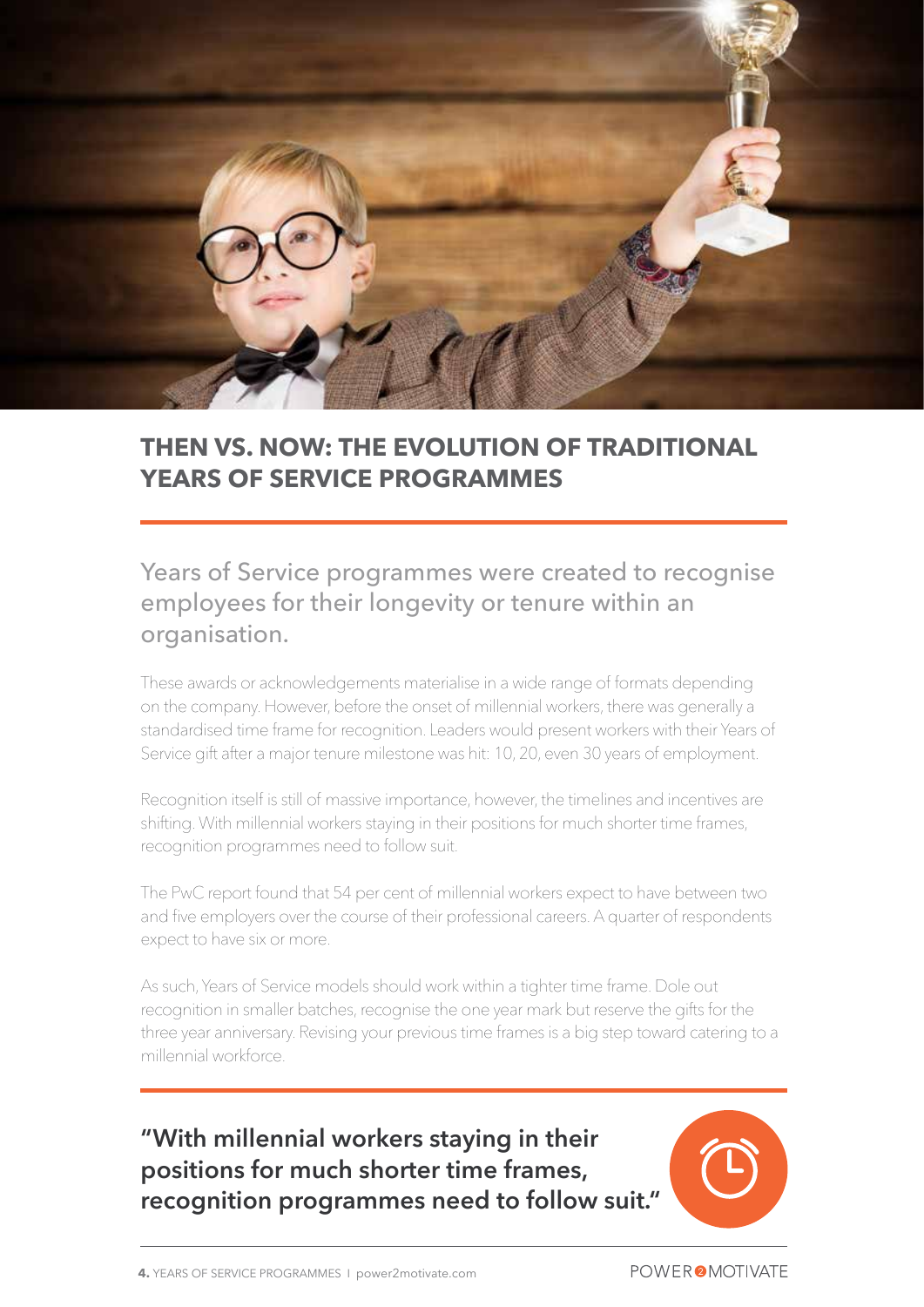

#### **COMMUNICATE RECOGNITION**

Another major differentiator with millennials compared to past generations is their desire for vocal and well-communicated recognition. Whereas older generations may have been shy about accepting pronounced praise surrounding their work milestones, millennials actually prefer it.

There is a social aspect to recognition for millennials and Years of Service programmes should reflect that. For these workers, praise and acknowledgements take on a heightened meaning when they are recognised by their superiors in front of their peers. Leaders should take the time to remember exact work anniversaries and be prepared to celebrate them within the office.

Lastly, their preferred incentives are worth factoring into revised models. Millennials are not as motivated by financial rewards as past generations of workers. In fact, there are a lot of things they would prefer over additional money.

On a smaller scale, workers would prefer development opportunities and more flexibility in their work arrangements. According to PwC, when millennials were asked what they prefer as a form of reward personal learning and development and work location flexibility took the top spots respectively with financial rewards coming in third.

For bigger incentives, the type that usually are tied to bigger milestones, modern employees value experiences over money - particularly travel.

A recent report by the Incentive Research Foundation found that incentive travel investments are on the rise because experiences are the new currency. In fact, a majority of participating respondents preferred travel over financial incentives

**"Praise and acknowledgements take on a heightened meaning when they are recognised by their superiors in front of their peers"**